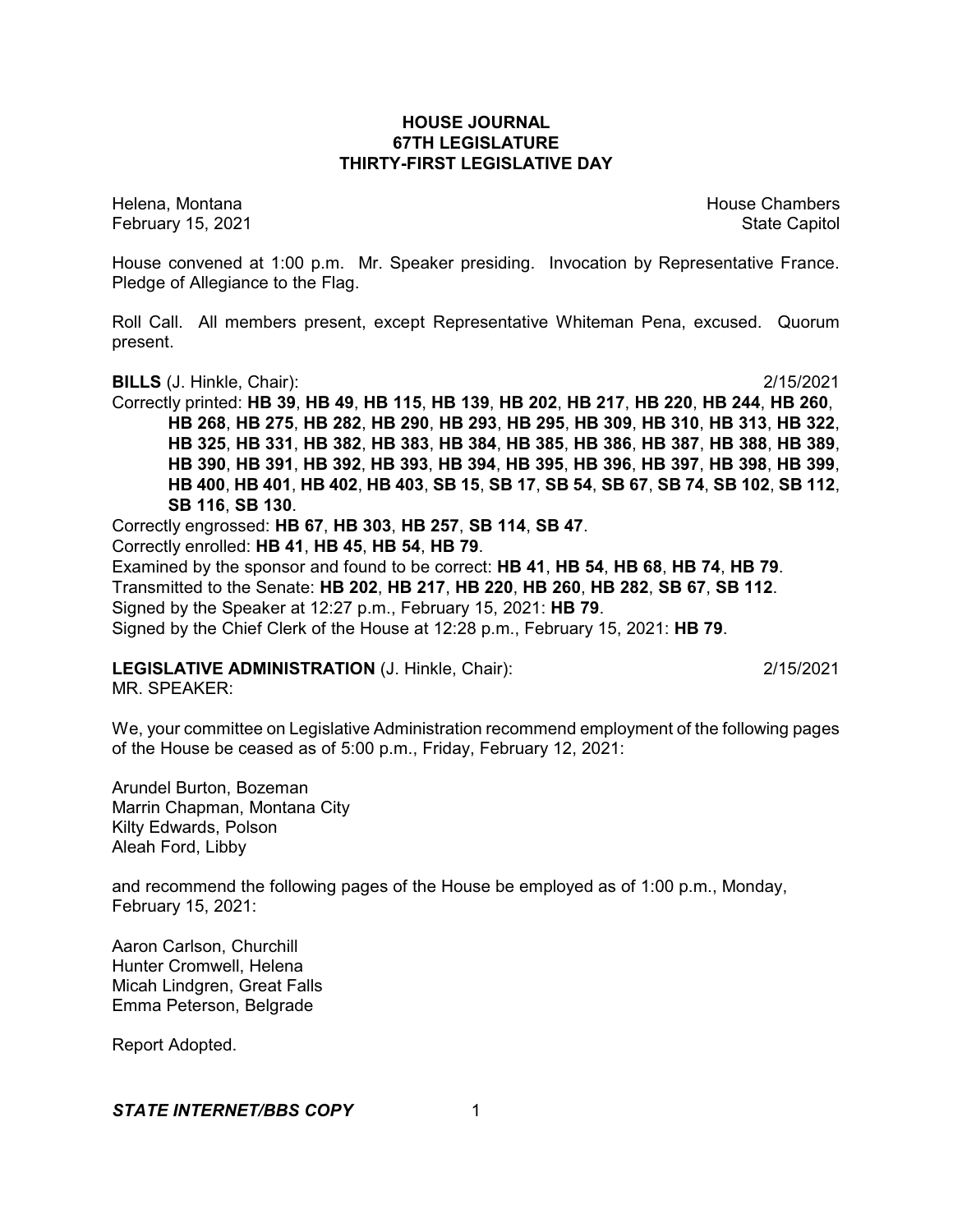### **COMMUNICATIONS AND PETITIONS**

Mr. Speaker:

We, your committee on Legislative Administration, having examined the daily journals for the eleventh, twelfth, thirteenth, fourteenth, and fifteenth legislative days, find the same to be correct.

Representative J. Hinkle, Chair

#### **REPORTS OF STANDING COMMITTEES**

**JUDICIARY** (Usher, Chair): 2/12/2021 **HB 257**, introduced bill, be amended as follows:

1. Title, line 9. Following: "FROM" Insert: "CERTAIN"

2. Title, line 11. Following: "DATE" Insert: "AND A RETROACTIVE APPLICABILITY DATE "

3. Page 6.

Following: line 5

Insert: "(3) The prohibition provided in subsection (2)(c) does not apply to persons confirmed to have a communicable disease and who are currently under a public quarantine order."

**Renumber:** subsequent subsections

4. Page 6.

Following: line 13

Insert: "(7) As used in this section, "private business" means an individual or entity that is not principally a part of or associated with a government unit. The term includes but is not limited to a nonprofit or for-profit entity, a corporation, a sole proprietorship, or a limited liability company."

5. Page 7.

Following: line 1

Insert: "(3) The prohibition provided for in subsection (2)(b) does not apply to persons confirmed to have a communicable disease and who are currently under a public quarantine order." **Renumber:** subsequent subsections

6. Page 7.

Following: line 4

Insert: "(6) As used in this section, "private business" means an individual or entity that is not principally a part of or associated with a government unit. The term includes but is not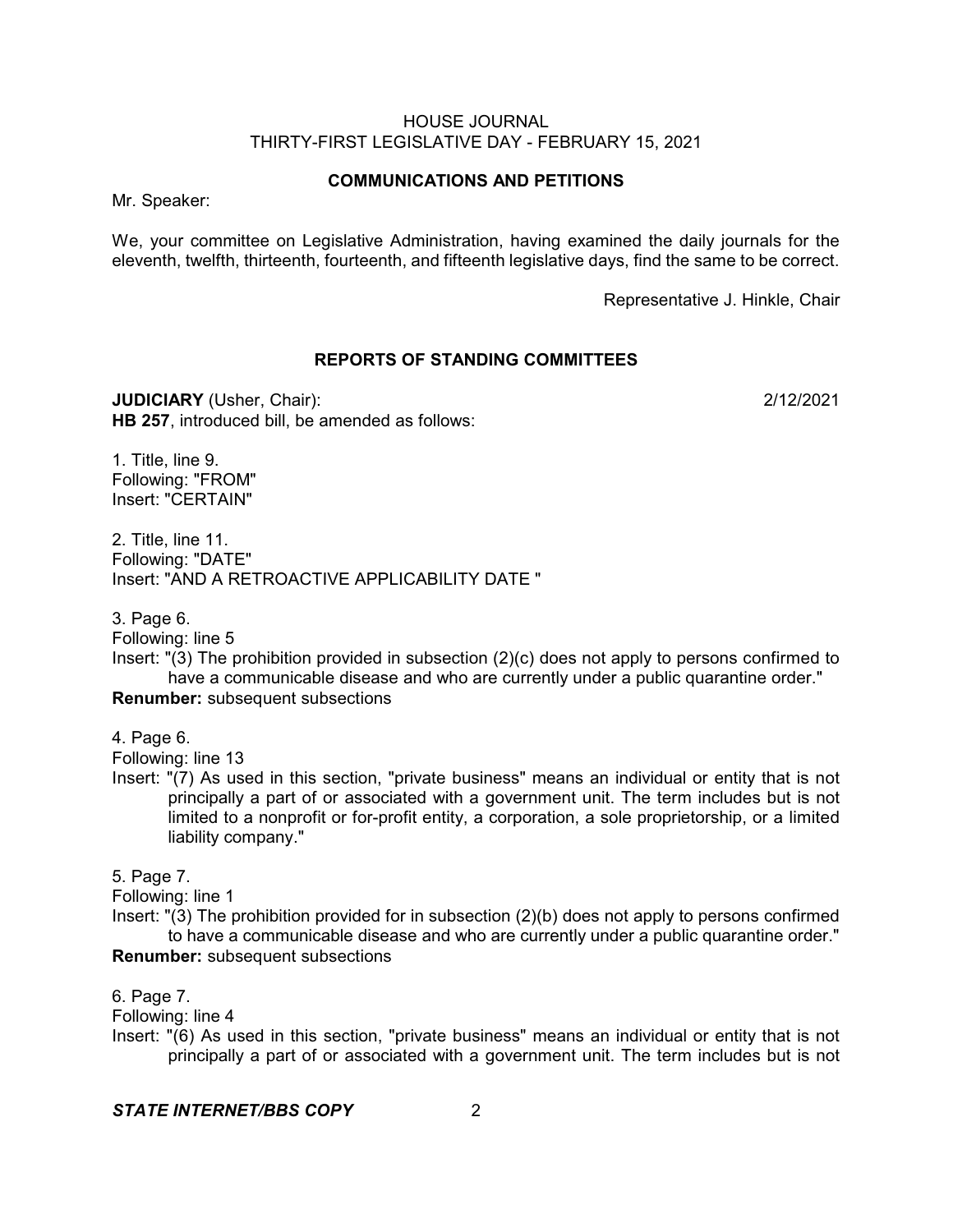limited to a nonprofit or for-profit entity, a corporation, a sole proprietorship, or a limited liability company."

7. Page 8.

**Following:** line 7

**Insert:** "(3) The prohibition provided for in subsection (2)(b) does not apply to persons confirmed to have a communicable disease and who are currently under a public quarantine order." **Renumber:** subsequent subsection

8. Page 8.

Following: line 11

Insert: "(5) As used in this section, "private business" means an individual or entity that is not principally a part of or associated with a government unit. The term includes but is not limited to a nonprofit or for-profit entity, a corporation, a sole proprietorship, or a limited liability company."

9. Page 10, line 25.

- Strike: "In the course of implementing the powers and duties provided in this section, a local health board"
- Insert: "A regulation, including but not limited to a regulation allowed in subsection (2)(c)(i),  $(2)(c)(ii)$ , or  $(2)(c)(vi)$ , adopted or a directive or order implemented to carry out the provisions of this part that applies to the entire jurisdictional area of a town, city, or county under the jurisdiction of the local health board"

10. Page 11.

Following: line 9

- Insert: "(5) The prohibition provided for in subsection (4)(b) does not apply to persons confirmed to have a communicable disease and who are currently under a public quarantine order.
- (6) As used in this section, "private business" means an individual or entity that is not principally a part of or associated with a government unit. The term includes but is not limited to a nonprofit or for-profit entity, a corporation, a sole proprietorship, or a limited liability company."

11. Page 11, line 25.

Strike: "In the course of implementing the powers and duties provided in this section, a" Insert: "A"

12. Page 11, line 26.

Following: "may not"

Strike: ":"

Insert: "enforce a regulation, directive, or order or issue an order that is in violation of 50-2-116(4)."

13. Page 11, line 27 through page 12, line 9. Strike: subsections (a) through (c) in their entirety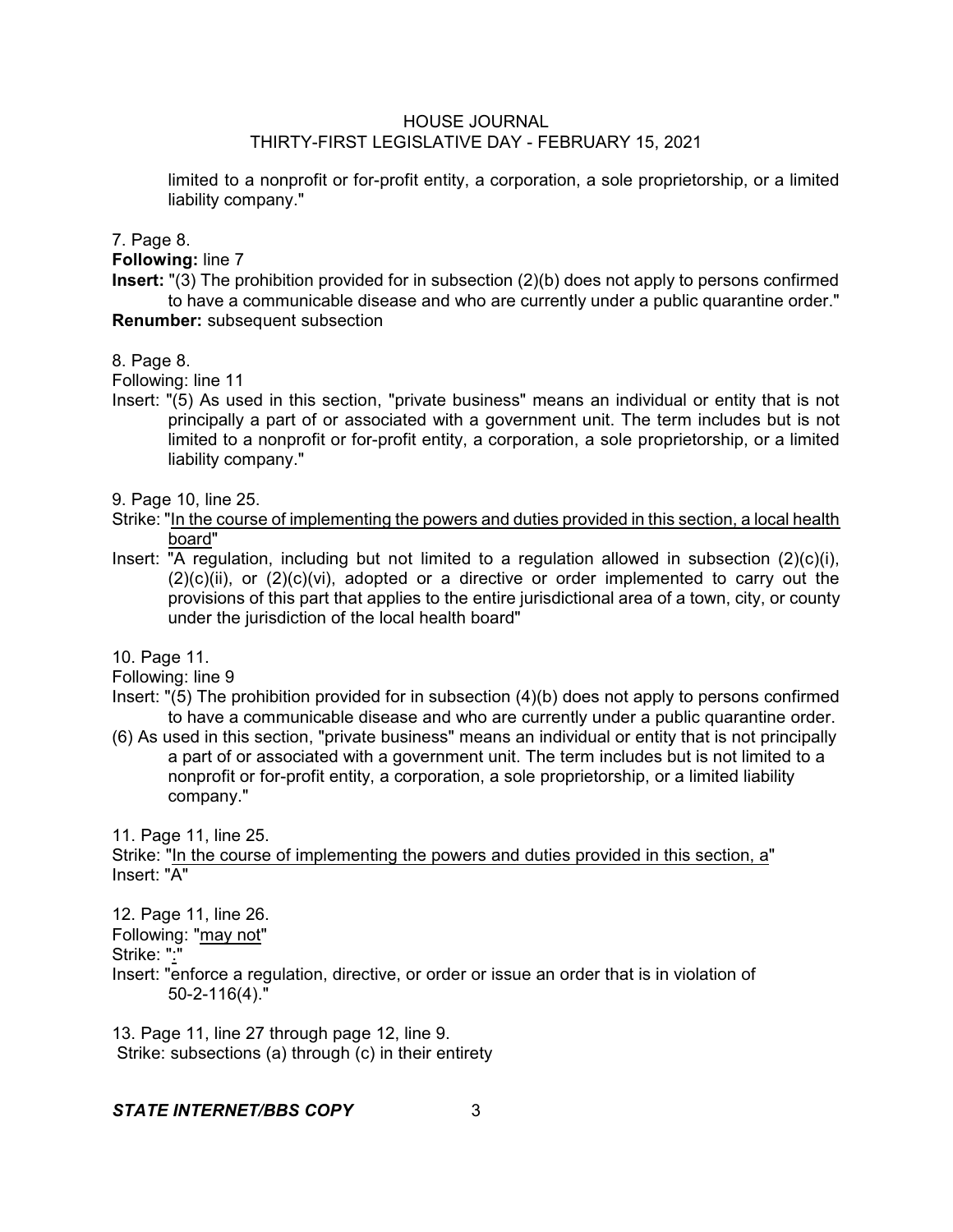14. Page 13. Following: line 4 Insert: "NEW SECTION. **Section 13. Retroactive applicability.** [This act] applies retroactively, within the meaning of 1-2-109, to ordinances, resolutions, orders, regulations, mandates, directives, programs, and plans enacted or adopted on or after January 1, 2020." **Renumber:** subsequent sections

And, as amended, do pass. Report adopted.

**SB 114**, be amended as follows:

1. Title, line 6. Following: "AUTHORITY;" Strike: "AND" Following: "MCA" Insert: "; AND PROVIDING AN IMMEDIATE EFFECTIVE DATE"

2. Page 1. Following: line 21 Insert: "NEW SECTION. **Section 2. {standard} Effective date.** [This act] is effective on passage and approval." **Renumber:** subsequent sections

And, as amended, be concurred in. Report adopted.

### **MESSAGES FROM THE SENATE**

**Senate bills** passed and transmitted to the House for concurrence: 2/11/2021

**SB 105**, introduced by J. Cohenour **SB 106**, introduced by W. Sales **SB 156**, introduced by B. Bennett **SB 169**, introduced by M. Cuffe

### **FIRST READING AND COMMITMENT OF BILLS**

The following House bills were introduced, read first time, and referred to committees:

**HB 404**, introduced by J. Patelis, referred to Education. **HB 405**, introduced by J. Hamilton, referred to State Administration. **HB 406**, introduced by M. Noland, referred to Judiciary. **HB 407**, introduced by M. Noland, referred to Business and Labor. **HB 408**, introduced by S. Kerns, referred to Human Services. **HB 409**, introduced by A. Olsen, referred to Taxation. **HB 410**, introduced by A. Olsen, referred to Agriculture. **HB 411**, introduced by A. Olsen, referred to Business and Labor.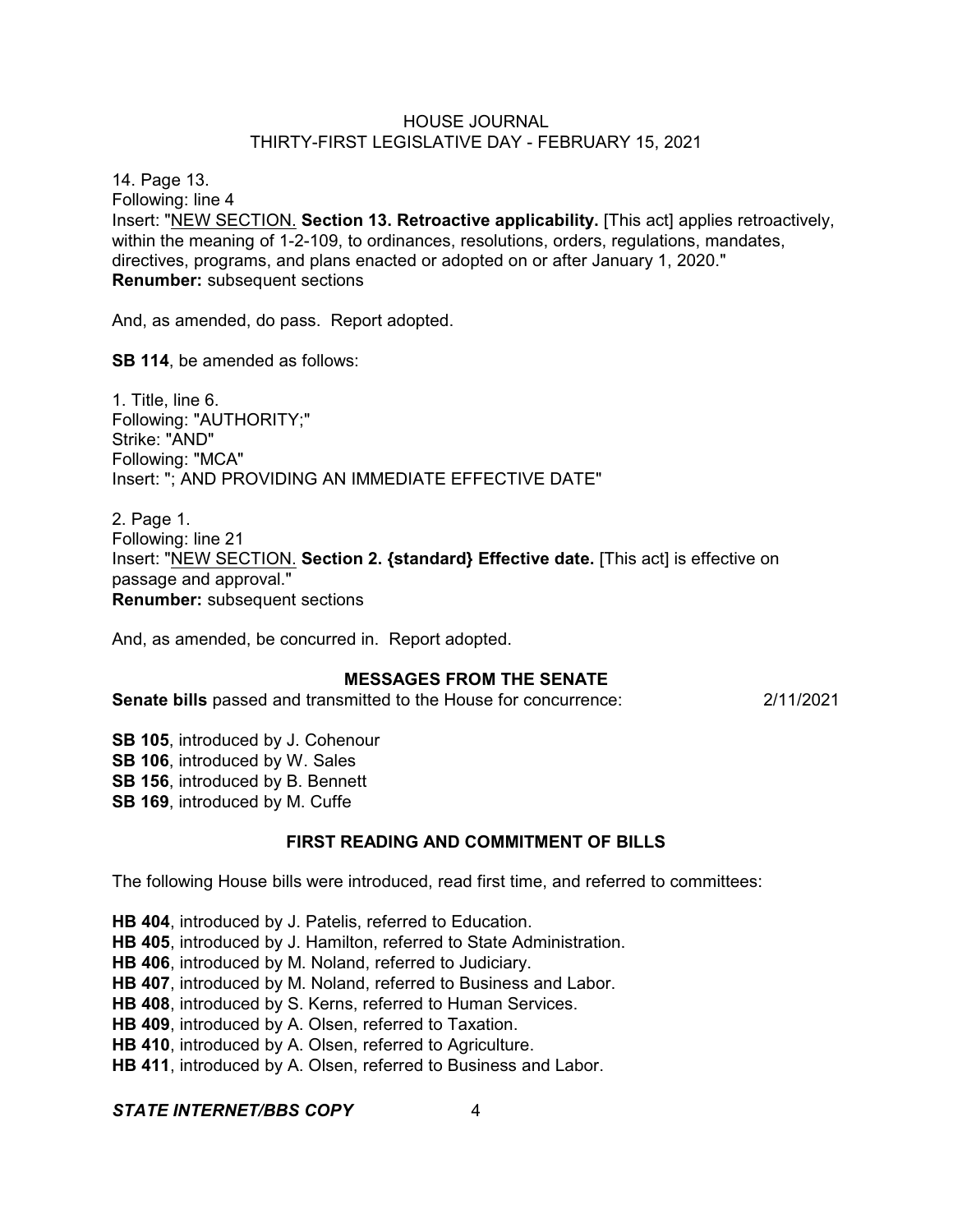**HB 412**, introduced by A. Olsen, referred to Business and Labor.

**HB 413**, introduced by A. Olsen, referred to Business and Labor.

**HB 414**, introduced by A. Olsen, referred to Energy, Technology and Federal Relations. **HB 415**, introduced by J. Carlson, D. Bartel, S. Berglee, M. Binkley, L. Brewster, J. Dooling, N. Duram, P. Fielder, S. Galloway, W. Galt, J. Gillette, S. Gist, S. Greef, S. Gunderson, E. Hill, C. Hinkle, J. Hinkle, M. Hopkins, J. Kassmier, S. Kerns, C. Knudsen, R. Knudsen, B. Ler, D. Loge, M. Malone, R. Marshall, B. Mitchell, T. Moore, F. Nave, M. Noland, B. Phalen, J. Read, A. Regier, M. Regier, J. Schillinger, K. Seekins-Crowe, L. Sheldon-Galloway, D. Skees, M. Stromswold, J. Trebas, B. Tschida, B. Usher, S. Vinton, K. Zolnikov, M. Blasdel, K. Bogner, B. Brown, J. Ellsworth, B. Gillespie, G. Hertz, S. Hinebauch, B. Hoven, D. Howard, D. Kary, M. Lang, T. Manzella, B. Molnar, K. Regier, J. Small, C. Smith, G. Vance, referred to Judiciary. **HB 416**, introduced by D. Lenz, referred to Judiciary.

The following Senate bills were introduced, read first time, and referred to committees:

**SB 105**, introduced by J. Cohenour, referred to Fish, Wildlife and Parks.

**SB 106**, introduced by W. Sales, referred to Agriculture.

**SB 156**, introduced by B. Bennett, D. Skees, K. Bogner, K. Sullivan, P. Flowers, B. Mitchell, P. Fielder, C. Friedel, referred to Business and Labor.

**SB 169**, introduced by M. Cuffe, E. Buttrey, D. Skees, D. Salomon, J. Read, S. Fitzpatrick, R. Osmundson, D. Kary, T. McGillvray, D. Howard, K. Regier, C. Smith, G. Vance, J. Welborn, B. Hoven, M. Blasdel, D. Ankney, L. Jones, B. Keenan, B. Molnar, C. Glimm, G. Hertz, M. Lang, D. Lenz, W. Galt, S. Berglee, B. Brown, F. Garner, J. Hinkle, K. Holmlund, T. Manzella, W. McKamey, M. Noland, B. Tschida, S. Hinebauch, S. Gunderson, M. Regier, D. Loge, R. Fitzgerald, F. Anderson, L. Sheldon-Galloway, J. Trebas, D. Bartel, C. Knudsen, B. Usher, S. Vinton, W. Sales, T. Welch, J. Small, T. Gauthier, M. Hopkins, R. Tempel, F. Fleming, J. Ellsworth, . Duram, J. Fuller, . Knudsen, J. Dooling, K. Bogner, J. Kassmier, B. Mercer, T. Moore, D. Bedey, S. Greef, J. Krotkov, B. Ler, B. Phalen, F. Nave, J. Carlson, L. Brewster, K. Zolnikov, B. Mitchell, A. Regier, L. Reksten, P. Fielder, S. Kerns, S. Galloway, S. Gist, E. Hill, J. Schillinger, K. Seekins-Crowe, M. Stromswold, M. Malone, J. Gillette, C. Hinkle, K. Walsh, M. Bertoglio, G. Frazer, M. Binkley, R. Marshall, K. Whitman, referred to State Administration.

## **SECOND READING OF BILLS (COMMITTEE OF THE WHOLE)**

Majority Leader Vinton moved the House resolve itself into a Committee of the Whole for consideration of business on second reading. Motion carried. Representative Lenz in the chair.

Mr. Speaker: We, your Committee of the Whole, having had under consideration business on second reading, recommend as follows:

**HB 20** - Representative Beard moved **HB 20** do pass. Motion carried as follows:

Yeas: Abbott, Anderson, Bartel, Beard, Bedey, Berglee, Bertoglio, Binkley, Bishop, Brewster, Buckley, Buttrey, Caferro, Carlson, Curdy, Custer, Dooling, Dunwell, Duram, Farris-Olsen, Fern,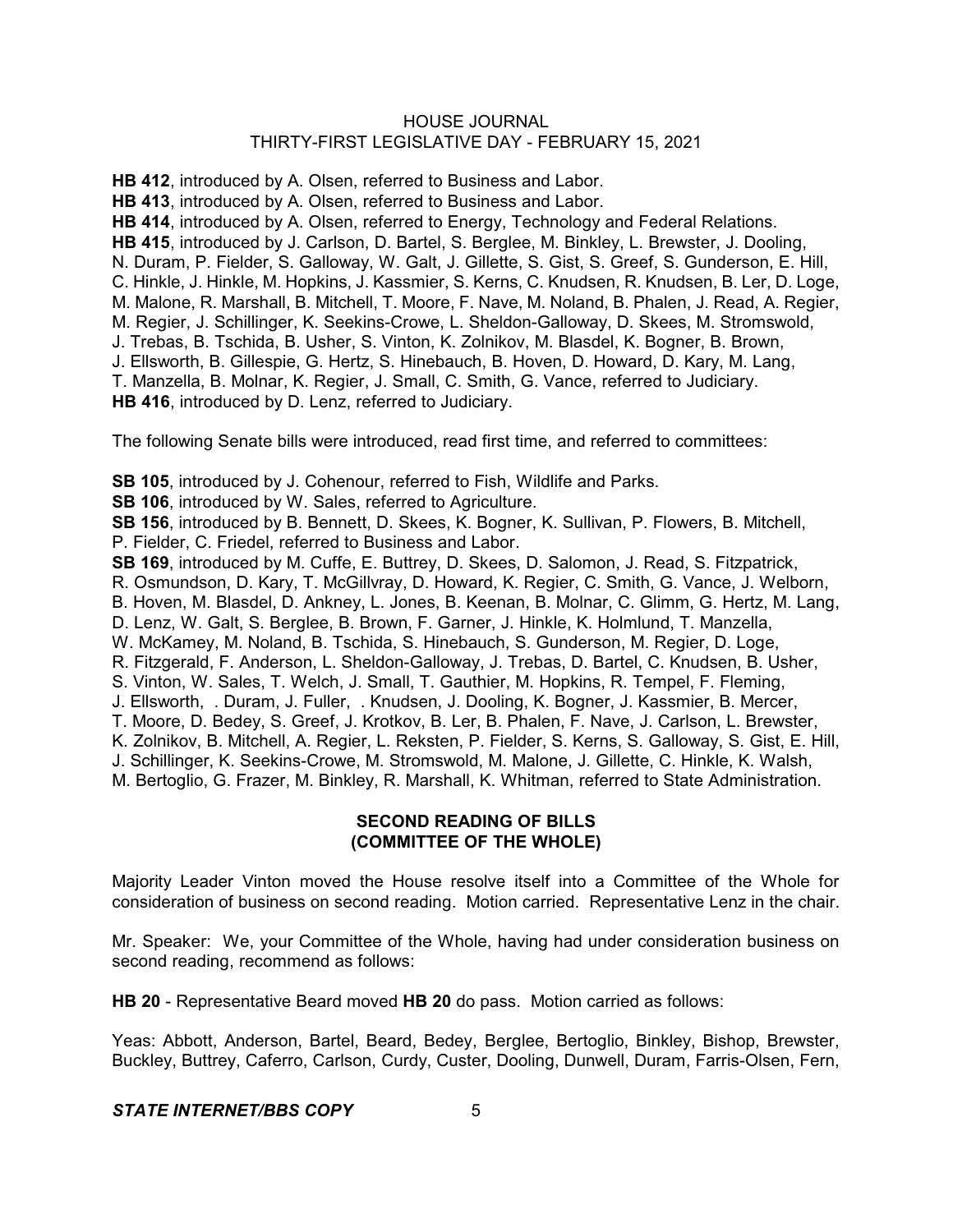Fielder, Fitzgerald, Fleming, France, Frazer, Fuller, Funk, Galloway, Garner, Gillette, Gist, Greef, Gunderson, Hamilton, Harvey, Hawk, Hayman, Hill, Hinkle C, Hinkle J, Holmlund, Hopkins, Jones, Karjala, Kassmier, Keane, Kelker, Keogh, Kerns, Kerr-Carpenter, Knudsen C, Knudsen R, Kortum, Lenz, Ler, Loge, Malone, Marler, Marshall, McKamey, Mercer, Mitchell, Moore, Nave, Noland, Novak, Olsen, Patelis, Phalen, Putnam, Read, Regier A, Regier M, Reksten, Ricci, Running Wolf, Schillinger, Seekins-Crowe, Sheldon-Galloway, Skees, Smith, Stafman, Stewart Peregoy, Stromswold, Sullivan, Thane, Trebas, Tschida, Usher, Vinton, Walsh, Weatherwax, Welch, Whiteman Pena, Whitman, Windy Boy, Zolnikov, Mr. Speaker. Total 99

Nays: Tenenbaum. Total 1

Voted absentee: Whiteman Pena, Aye.

Excused: Whiteman Pena. Total 1

Absent or not voting: None. Total 0

**HB 23** - **Senate Amendments** - Representative Beard moved Senate amendments to **HB 23** be concurred in. Motion carried as follows:

Yeas: Abbott, Anderson, Bartel, Beard, Bedey, Berglee, Bertoglio, Binkley, Bishop, Brewster, Buckley, Buttrey, Caferro, Curdy, Custer, Dooling, Dunwell, Duram, Farris-Olsen, Fern, Fielder, Fitzgerald, Fleming, France, Frazer, Fuller, Funk, Galloway, Garner, Gillette, Gist, Greef, Gunderson, Hamilton, Harvey, Hawk, Hayman, Hill, Hinkle J, Holmlund, Hopkins, Jones, Karjala, Kassmier, Keane, Kelker, Keogh, Kerns, Kerr-Carpenter, Knudsen C, Knudsen R, Kortum, Lenz, Ler, Loge, Malone, Marler, Marshall, McKamey, Mercer, Mitchell, Moore, Nave, Noland, Novak, Olsen, Patelis, Phalen, Putnam, Read, Regier A, Reksten, Ricci, Running Wolf, Schillinger, Seekins-Crowe, Sheldon-Galloway, Skees, Smith, Stafman, Stewart Peregoy, Stromswold, Sullivan, Tenenbaum, Thane, Trebas, Usher, Vinton, Walsh, Weatherwax, Welch, WhitemanPena, Whitman, Windy Boy, Zolnikov, Mr. Speaker. Total 96

Nays: Carlson, Hinkle C, Regier M, Tschida. Total 4

Voted absentee: Whiteman Pena, Aye.

Excused: Whiteman Pena. Total 1

Absent or not voting: None. Total 0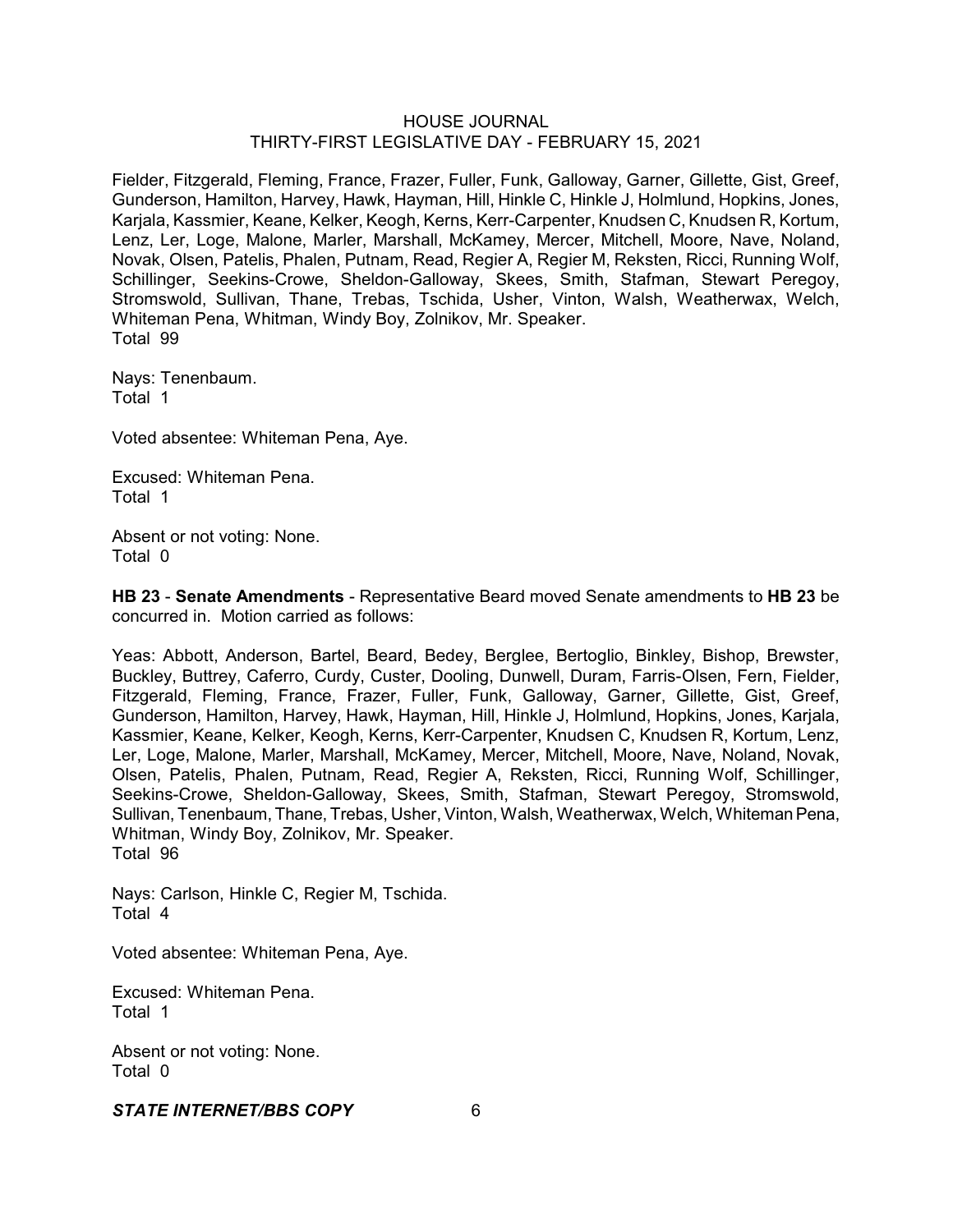**HB 259** - Representative Vinton moved **HB 259** do pass. Motion carried as follows:

Yeas: Anderson, Bartel, Beard, Bedey, Berglee, Bertoglio, Binkley, Brewster, Buttrey, Carlson, Dooling, Duram, Fielder, Fitzgerald, Fleming, Frazer, Fuller, Galloway, Garner, Gillette,Gist, Greef, Gunderson, Hill, Hinkle C, Hinkle J, Holmlund, Hopkins, Jones, Kassmier, Kerns, Knudsen C, Knudsen R, Lenz, Ler, Loge, Malone, Marshall, McKamey, Mercer, Mitchell, Moore, Nave, Noland, Patelis, Phalen, Read, Regier A, Regier M, Reksten, Ricci, Schillinger, Seekins-Crowe, Sheldon-Galloway, Skees, Stromswold, Trebas, Tschida, Usher, Vinton, Walsh, Welch, Whitman, Zolnikov, Mr. Speaker.

Total 65

Nays: Abbott, Bishop, Buckley, Caferro, Curdy, Custer, Dunwell, Farris-Olsen, Fern, France, Funk, Hamilton, Harvey, Hawk, Hayman, Karjala, Keane, Kelker, Keogh, Kerr-Carpenter, Kortum, Marler, Novak, Olsen, Putnam, Running Wolf, Smith, Stafman, Stewart Peregoy, Sullivan, Tenenbaum, Thane, Weatherwax, Whiteman Pena, Windy Boy. Total 35

Voted absentee: Whiteman Pena, No.

Excused: Whiteman Pena. Total 1

Absent or not voting: None. Total 0

**HB 266** - Representative Holmlund moved **HB 266** do pass. Motion carried as follows:

Yeas: Abbott, Anderson, Bartel, Beard, Bedey, Berglee, Bertoglio, Binkley, Bishop, Brewster, Buckley, Buttrey, Caferro, Carlson, Curdy, Custer, Dooling, Dunwell, Farris-Olsen, Fern, Fielder, Fitzgerald, Fleming, France, Frazer, Fuller, Funk, Galloway, Garner, Gillette, Gist, Greef, Gunderson, Harvey, Hawk, Hayman, Hill, Hinkle C, Hinkle J, Holmlund, Hopkins, Jones, Karjala, Kassmier, Keane, Kelker, Keogh, Kerns, Kerr-Carpenter, Knudsen C, Knudsen R, Kortum, Lenz, Ler, Loge, Malone, Marler, Marshall, McKamey, Mercer, Mitchell, Moore, Nave, Noland, Novak, Olsen, Patelis, Phalen, Putnam, Read, Regier A, Regier M, Reksten, Ricci, Running Wolf, Schillinger, Seekins-Crowe, Sheldon-Galloway, Skees, Smith, Stafman, Stewart Peregoy, Stromswold, Sullivan, Tenenbaum, Thane, Trebas, Tschida, Usher, Vinton, Walsh, Weatherwax, Welch, Whiteman Pena, Whitman, Windy Boy, Zolnikov, Mr. Speaker. Total 98

Nays: Duram, Hamilton. Total 2

Voted absentee: Whiteman Pena, Aye.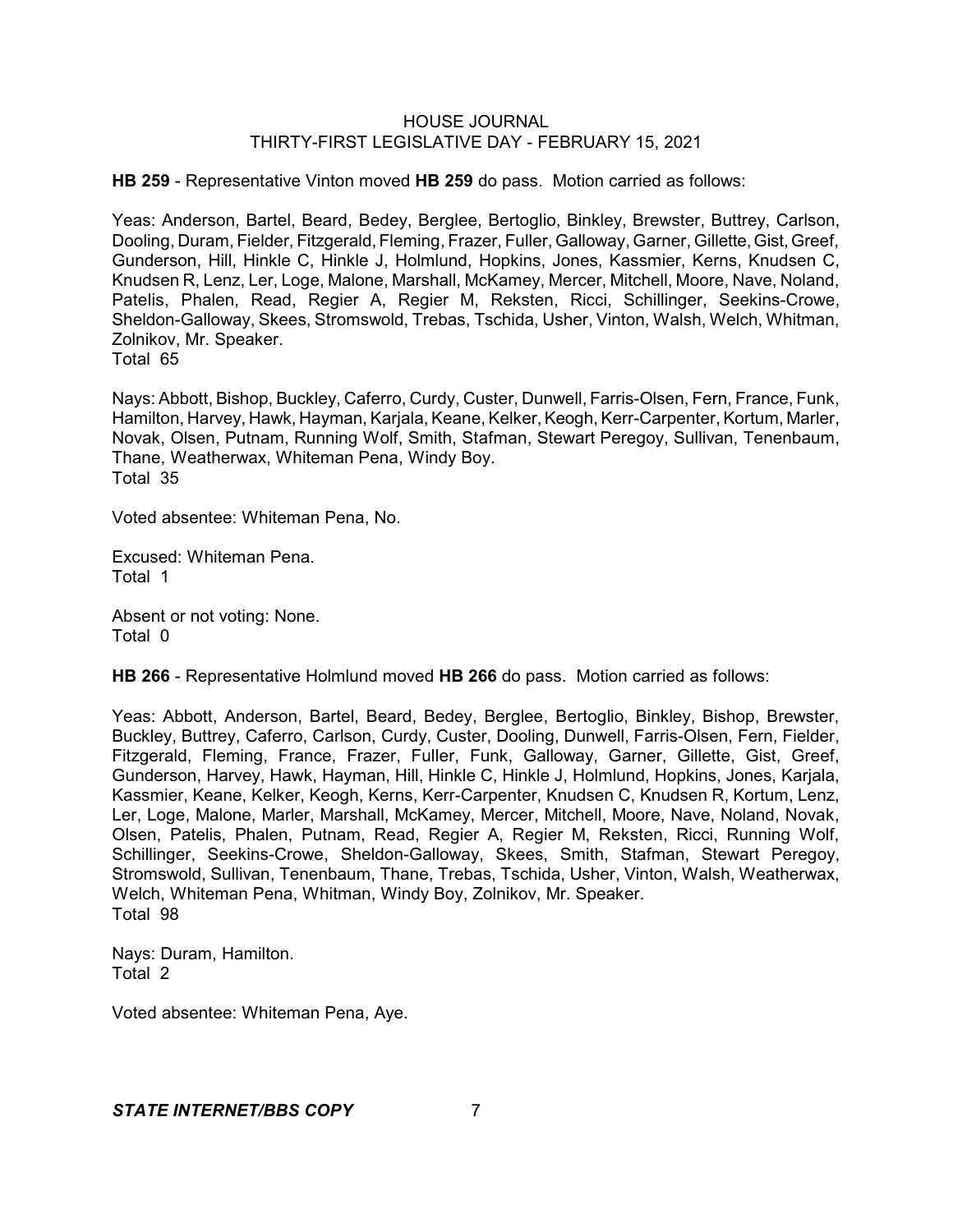Excused: Whiteman Pena. Total 1

Absent or not voting: None. Total 0

**HB 271** - Representative Marshall moved **HB 271** do pass.

**HB 271** - Representative Marshall moved **HB 271**, second reading copy, be amended as follows:

1. Page 2, line 6. **Following:** the first "road" **Strike:** "that is included" **Following:** "plat" **Insert:** "that is dedicated to public use"

3. Page 3, line 3. **Strike:** "included" **Insert:** "dedicated to public use"

4. Page 3, line 4. **Strike:** "included" **Insert:** "dedicated to public use"

Amendment adopted as follows:

Yeas: Anderson, Bartel, Beard, Bedey, Berglee, Bertoglio, Binkley, Brewster, Buttrey, Carlson, Curdy, Custer, Dooling, Duram, Fern, Fielder, Fitzgerald, Fleming, Frazer, Fuller, Funk, Galloway, Garner, Gillette, Gist, Greef, Gunderson, Hill, Hinkle C, Hinkle J, Holmlund, Hopkins, Jones, Kassmier, Keane, Kerns, Knudsen C, Knudsen R, Lenz, Ler, Loge, Malone, Marshall, McKamey, Mercer, Mitchell, Moore, Nave, Noland, Patelis, Phalen, Putnam, Read, Regier A, Regier M, Reksten, Ricci, Running Wolf, Schillinger, Seekins-Crowe, Sheldon-Galloway, Skees, Stewart Peregoy, Stromswold, Thane, Trebas, Tschida, Usher, Vinton, Walsh, Weatherwax, Welch, Whitman, Windy Boy, Zolnikov, Mr. Speaker. Total 76

Nays: Abbott, Bishop, Buckley, Caferro, Dunwell, Farris-Olsen, France, Hamilton, Harvey, Hawk, Hayman, Karjala, Kelker, Keogh, Kerr-Carpenter, Kortum, Marler, Novak, Olsen, Smith, Stafman, Sullivan, Tenenbaum, Whiteman Pena. Total 24

Voted absentee: Whiteman Pena, No.

Excused: Whiteman Pena. Total 1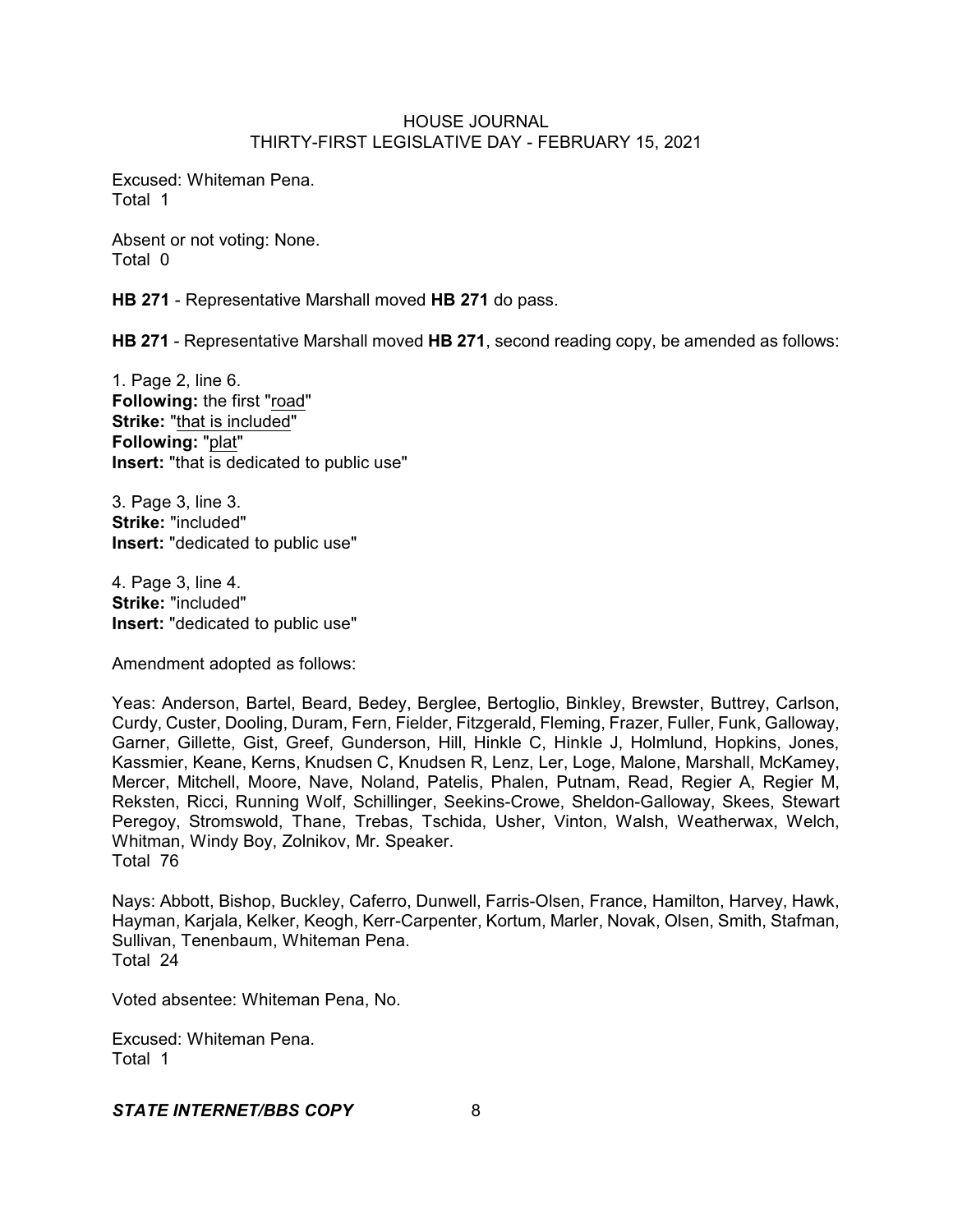Absent or not voting: None. Total 0

**HB 271** - Representative Dooling moved **HB 271**, second reading copy, be further amended as follows:

1. Page 3, line 3 through line 4. **Strike:** "included" on line 3 through "roads" on line 4

Amendment adopted as follows:

Yeas: Abbott, Anderson, Bartel, Beard, Bedey, Berglee, Bertoglio, Binkley, Bishop, Brewster, Buckley, Buttrey, Caferro, Carlson, Curdy, Custer, Dooling, Dunwell, Duram, Farris-Olsen, Fern, Fielder, Fitzgerald, Fleming, France, Frazer, Fuller, Funk, Galloway, Garner, Gillette, Gist, Greef, Gunderson, Hamilton, Harvey, Hawk, Hayman, Hill, Hinkle C, Hinkle J, Holmlund, Hopkins, Jones, Karjala, Kassmier, Keane, Kelker, Keogh, Kerns, Kerr-Carpenter, Knudsen C, Knudsen R, Kortum, Lenz, Ler, Loge, Malone, Marler, Marshall, McKamey, Mercer, Mitchell, Moore, Nave, Noland, Novak, Olsen, Patelis, Phalen, Putnam, Read, Regier A, Regier M, Reksten, Ricci, Running Wolf, Schillinger, Seekins-Crowe, Sheldon-Galloway, Skees, Smith, Stafman, Stewart Peregov. Stromswold, Sullivan, Thane, Trebas, Tschida, Usher, Vinton, Walsh, Weatherwax, Welch, Whiteman Pena, Whitman, Windy Boy, Zolnikov, Mr. Speaker. Total 99

Nays: None. Total 0

Voted absentee: Whiteman Pena, Aye.

Excused: Whiteman Pena. Total 1

Absent or not voting: Tenenbaum. Total 1

**HB 271** - Representative Marshall moved **HB 271**, as amended, do pass. Motion carried as follows:

Yeas: Anderson, Bartel, Beard, Bedey, Berglee, Bertoglio, Brewster, Buttrey, Carlson, Custer, Duram, Fielder, Fitzgerald, Fleming, Frazer, Fuller, Galloway, Garner, Gillette, Gist, Greef, Gunderson, Hill, Hinkle C, Hinkle J, Holmlund, Hopkins, Jones, Kassmier, Kelker, Kerns, Knudsen C, Knudsen R, Lenz, Ler, Loge, Malone, Marshall, McKamey, Mercer, Mitchell, Moore, Nave, Noland, Patelis, Phalen, Read, Regier A, Regier M, Reksten, Ricci, Schillinger, Seekins-Crowe, Sheldon-Galloway, Skees, Stromswold, Trebas, Tschida, Usher, Vinton, Walsh, Weatherwax, Welch, Whitman, Zolnikov, Mr. Speaker. Total 66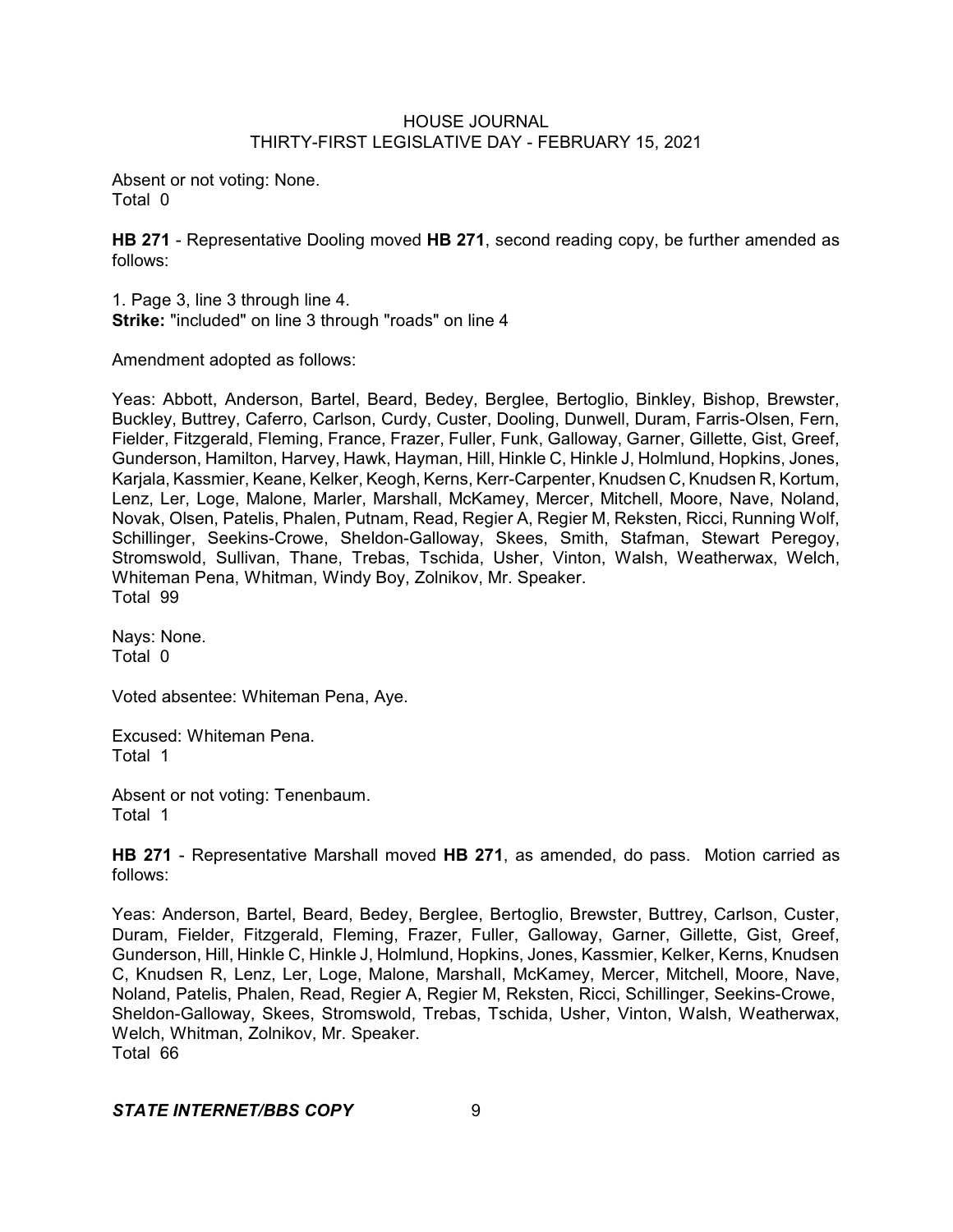Nays: Abbott, Binkley, Bishop, Buckley, Caferro, Curdy, Dooling, Dunwell, Farris-Olsen, Fern, France, Funk, Hamilton, Harvey, Hawk, Hayman, Karjala, Keane, Keogh, Kerr-Carpenter, Kortum, Marler, Novak, Olsen, Putnam, Running Wolf, Smith, Stafman, Stewart Peregoy, Sullivan, Tenenbaum, Thane, Whiteman Pena, Windy Boy. Total 34

Voted absentee: Whiteman Pena, No.

Excused: Whiteman Pena. Total 1

Absent or not voting: None. Total 0

**HB 273** - Representative Skees moved **HB 273** do pass. Motion carried as follows:

Yeas: Anderson, Bartel, Beard, Bedey, Berglee, Bertoglio, Binkley, Brewster, Buttrey, Carlson, Custer, Dooling, Duram, Fielder, Fitzgerald, Fleming, Frazer, Fuller, Galloway, Garner, Gillette, Gist, Greef, Gunderson, Hill, Hinkle C, Hinkle J, Holmlund, Hopkins, Jones, Kassmier, Kerns, Knudsen C, Knudsen R, Lenz, Ler, Loge, Malone, Marshall, McKamey, Mercer, Mitchell, Moore, Nave, Noland, Patelis, Phalen, Putnam, Read, Regier A, Regier M, Reksten, Ricci, Schillinger, Seekins-Crowe, Sheldon-Galloway, Skees, Smith, Stromswold, Trebas, Tschida, Usher, Vinton, Walsh, Welch, Whitman, Zolnikov, Mr. Speaker. Total 68

Nays: Abbott, Bishop, Buckley, Caferro, Curdy, Dunwell, Farris-Olsen, Fern, France, Funk, Hamilton, Harvey, Hawk, Hayman, Karjala, Keane, Kelker, Keogh, Kerr-Carpenter, Kortum, Marler, Novak, Olsen, Running Wolf, Stafman, Stewart Peregoy, Sullivan, Tenenbaum, Thane, Weatherwax, Whiteman Pena, Windy Boy. Total 32

Voted absentee: Whiteman Pena, No.

Excused: Whiteman Pena. Total 1

Absent or not voting: None. Total 0

**HB 281** - Representative Gunderson moved **HB 281** do pass. Motion carried as follows:

Yeas: Anderson, Bartel, Beard, Bedey, Berglee, Bertoglio, Binkley, Brewster, Buttrey, Caferro, Carlson, Custer, Dooling, Duram, Fern, Fielder, Fitzgerald, Fleming, Frazer, Fuller, Funk, Galloway, Garner, Gillette, Gist, Greef, Gunderson, Hill, Hinkle C, Hinkle J, Holmlund, Hopkins, Jones, Kassmier, Keane, Kerns, Knudsen C, Knudsen R, Lenz, Ler, Loge, Malone, Marshall, McKamey,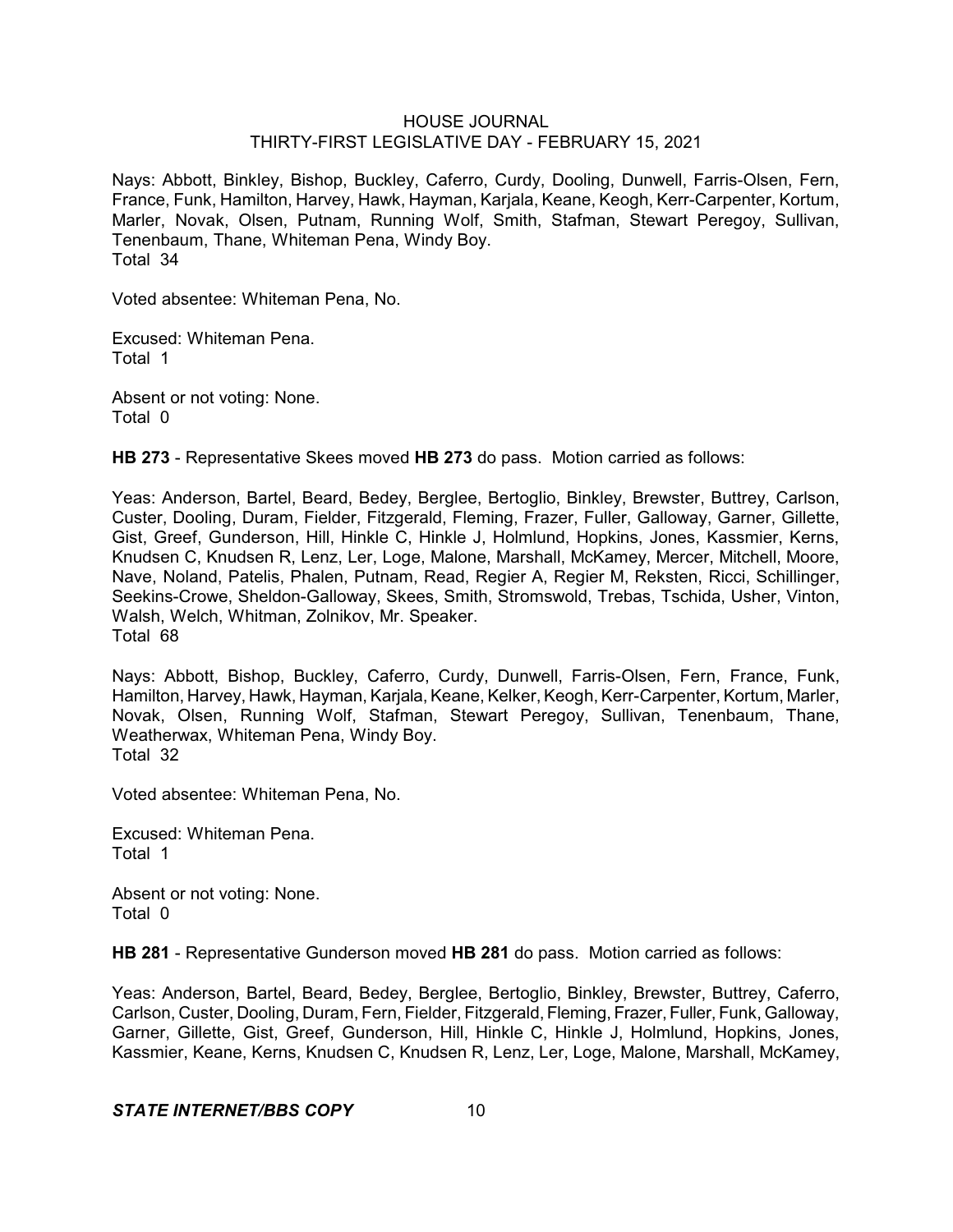Mercer, Mitchell, Moore, Nave, Noland, Novak, Patelis, Phalen, Putnam, Read, Regier A, Regier M, Reksten, Ricci, Schillinger, Seekins-Crowe, Sheldon-Galloway, Skees, Smith, Stromswold, Tenenbaum, Thane, Trebas, Tschida, Usher, Vinton, Walsh, Welch, Whitman, Zolnikov, Mr. Speaker. Total 75

Nays: Abbott, Bishop, Buckley, Curdy, Dunwell, Farris-Olsen, France, Hamilton, Harvey, Hawk, Hayman, Karjala, Kelker, Keogh, Kerr-Carpenter, Kortum, Marler, Olsen, Running Wolf, Stafman, Stewart Peregoy, Sullivan, Weatherwax, Whiteman Pena, Windy Boy. Total 25

Voted absentee: Whiteman Pena, No.

Excused: Whiteman Pena. Total 1

Absent or not voting: None. Total 0

**HJR 5** - Representative Tschida moved **HJR 5** do pass. Motion carried as follows:

Yeas: Anderson, Bartel, Beard, Bedey, Berglee, Bertoglio, Binkley, Brewster, Buttrey, Carlson, Custer, Dooling, Duram, Fielder, Fitzgerald, Fleming, Frazer, Fuller, Galloway, Garner, Gillette, Gist, Greef, Gunderson, Hill, Hinkle C, Hinkle J, Holmlund, Hopkins, Jones, Kassmier, Kerns, Knudsen C, Knudsen R, Lenz, Ler, Loge, Malone, Marshall, McKamey, Mercer, Mitchell, Moore, Nave, Noland, Patelis, Phalen, Putnam, Read, Regier A, Regier M, Reksten, Ricci, Schillinger, Seekins-Crowe, Sheldon-Galloway, Skees, Stromswold, Trebas, Tschida, Usher, Vinton, Walsh, Welch, Whitman, Zolnikov, Mr. Speaker. Total 67

Nays: Abbott, Bishop, Buckley, Caferro, Curdy, Dunwell, Farris-Olsen, Fern, France, Funk, Hamilton, Harvey, Hawk, Hayman, Karjala, Keane, Kelker, Keogh, Kerr-Carpenter, Kortum, Marler, Novak, Olsen, Running Wolf, Smith, Stafman, Stewart Peregoy, Sullivan, Tenenbaum, Thane, Weatherwax, Whiteman Pena, Windy Boy. Total 33

Voted absentee: Whiteman Pena, No.

Excused: Whiteman Pena. Total 1

Absent or not voting: None. Total 0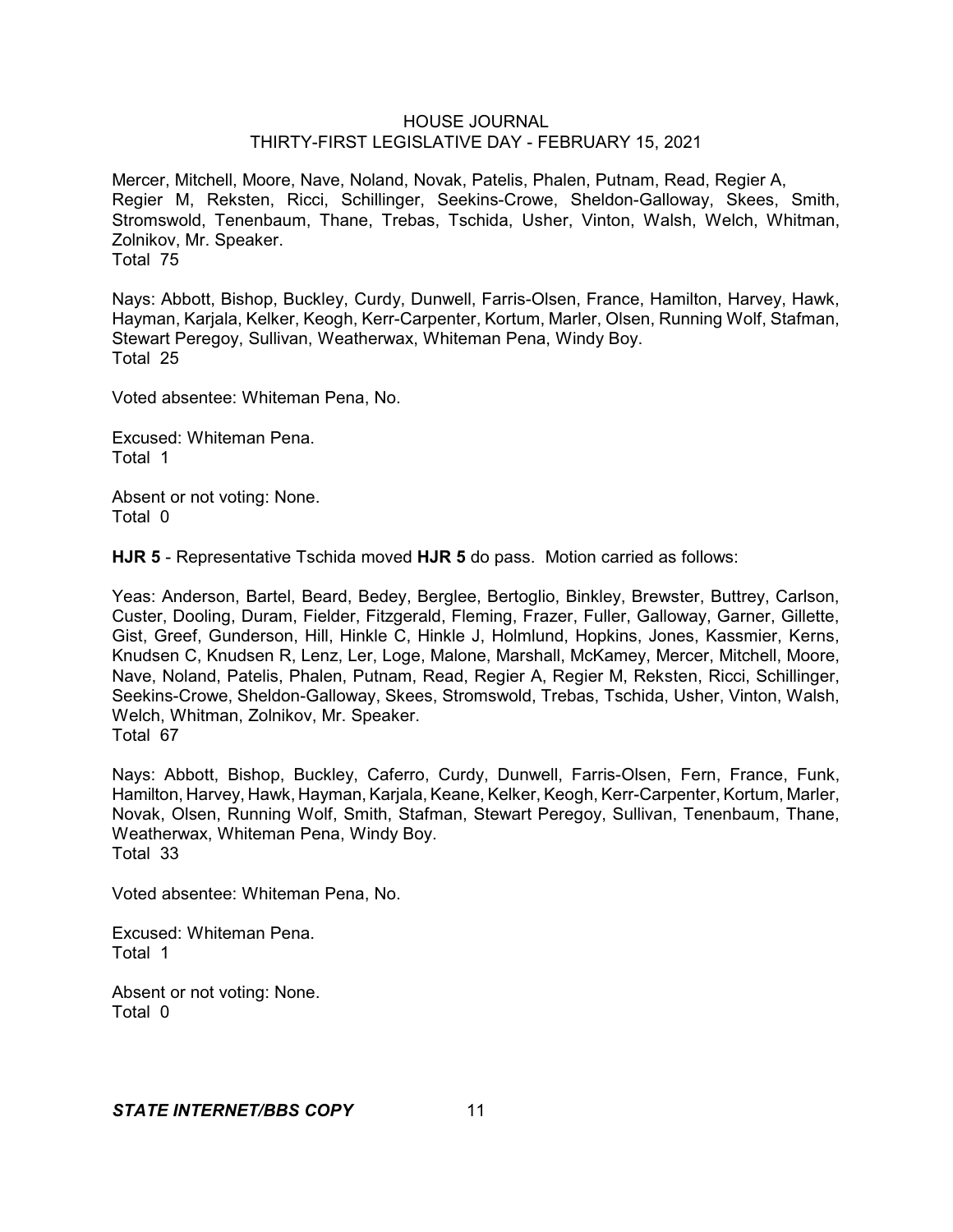**SB 9** - Representative Usher moved **SB 9** concurred in. Motion carried as follows:

Yeas: Abbott, Bartel, Beard, Bedey, Berglee, Bertoglio, Binkley, Bishop, Brewster, Carlson, Curdy, Custer, Dooling, Dunwell, Fern, Fielder, Fitzgerald, Fleming, Frazer, Fuller, Funk, Galloway, Garner, Gillette, Gist, Gunderson, Harvey, Hawk, Hill, Hinkle C, Hinkle J, Holmlund, Hopkins, Jones, Karjala, Kassmier, Kelker, Kerns, Kortum, Lenz, Ler, Loge, Malone, Marshall, Mercer, Mitchell, Moore, Nave, Noland, Novak, Patelis, Phalen, Read, Regier A, Regier M, Ricci, Running Wolf, Seekins-Crowe, Sheldon-Galloway, Smith, Stafman, Stewart Peregoy, Sullivan, Trebas, Usher, Vinton, Walsh, Weatherwax, Welch, Whiteman Pena, Mr. Speaker. Total 71

Nays: Anderson, Buckley, Buttrey, Caferro, Duram, Farris-Olsen, France, Greef, Hamilton, Hayman, Keane, Keogh, Kerr-Carpenter, Knudsen C, Knudsen R, Marler, McKamey, Olsen, Putnam, Reksten, Schillinger, Skees, Stromswold, Tenenbaum, Thane, Tschida, Whitman, Windy Boy, Zolnikov. Total 29

Voted absentee: Whiteman Pena, Aye.

Excused: Whiteman Pena. Total 1

Absent or not voting: None. Total 0

**SB 90** - Representative Galloway moved **SB 90** be concurred in. Motion carried as follows:

Yeas: Abbott, Anderson, Bartel, Beard, Bedey, Berglee, Bertoglio, Binkley, Bishop, Brewster, Buckley, Buttrey, Caferro, Carlson, Curdy, Custer, Dooling, Dunwell, Duram, Farris-Olsen, Fern, Fielder, Fitzgerald, Fleming, France, Frazer, Fuller, Funk, Galloway, Garner, Gillette, Gist, Greef, Gunderson, Hamilton, Harvey, Hawk, Hayman, Hill, Hinkle C, Hinkle J, Holmlund, Hopkins, Jones, Karjala, Kassmier, Keane, Kelker, Keogh, Kerns, Kerr-Carpenter, Knudsen C, Knudsen R, Kortum, Lenz, Ler, Loge, Malone, Marler, Marshall, McKamey, Mercer, Mitchell, Moore, Nave, Noland, Novak, Olsen, Patelis, Phalen, Putnam, Read, Regier A, Regier M, Reksten, Ricci, Running Wolf, Schillinger, Seekins-Crowe, Sheldon-Galloway, Skees, Smith, Stafman, Stewart Peregoy, Stromswold, Sullivan, Tenenbaum, Thane, Trebas, Tschida, Usher, Vinton, Walsh, Weatherwax, Welch, Whiteman Pena, Whitman, Windy Boy, Zolnikov, Mr. Speaker. Total 100

Nays: None. Total 0

Voted absentee: Whiteman Pena, Aye.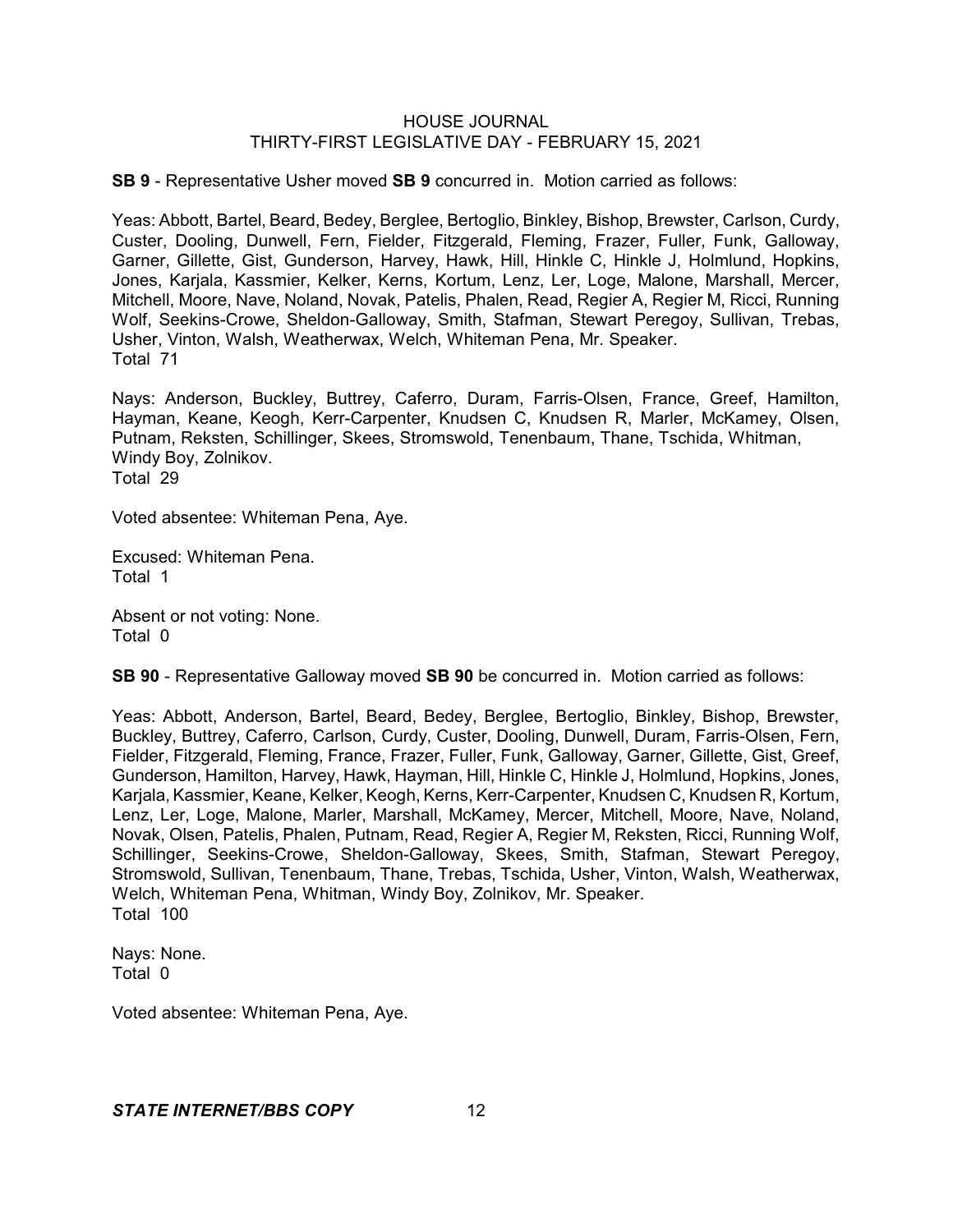Excused: Whiteman Pena. Total 1

Absent or not voting: None. Total 0

**SB 110** - Representative McKamey moved **SB 110** be concurred in. Motion carried as follows:

Yeas: Anderson, Bartel, Beard, Bedey, Berglee, Bertoglio, Binkley, Brewster, Buckley, Buttrey, Carlson, Curdy, Custer, Dooling, Duram, Fern, Fielder, Fitzgerald, Fleming, Frazer, Fuller, Galloway, Garner, Gillette, Gist, Greef, Gunderson, Hill, Hinkle C, Hinkle J, Holmlund, Hopkins, Jones, Kassmier, Keane, Kelker, Keogh, Kerns, Knudsen C, Knudsen R, Lenz, Ler, Loge, Malone, Marshall, McKamey, Mercer, Mitchell, Moore, Nave, Noland, Novak, Patelis, Phalen, Putnam, Read, Regier A, Regier M, Reksten, Ricci, Running Wolf, Schillinger, Seekins-Crowe, Sheldon-Galloway, Skees, Smith, Stafman, Stewart Peregoy, Stromswold, Tenenbaum, Thane, Trebas, Tschida, Usher,Vinton, Walsh, Weatherwax, Welch, Whiteman Pena, Whitman, Zolnikov, Mr. Speaker.

Total 82

Nays: Abbott, Bishop, Caferro, Dunwell, Farris-Olsen, France, Funk, Hamilton, Harvey, Hawk, Hayman, Karjala, Kerr-Carpenter, Kortum, Marler, Olsen, Sullivan, Windy Boy. Total 18

Voted absentee: Whiteman Pena, Aye.

Excused: Whiteman Pena. Total 1

Absent or not voting: None. Total 0

Majority Leader Vinton moved the Committee rise and report. Motion carried. Committee arose. House resumed. Mr. Speaker presiding. Chair Lenz moved the Committee of the Whole report be adopted. Report adopted as follows:

Yeas: Abbott, Bartel, Beard, Bedey, Berglee, Bertoglio, Binkley, Bishop, Brewster, Buckley, Buttrey, Caferro, Carlson, Curdy, Custer, Dooling, Dunwell, Duram, Farris-Olsen, Fern, Fielder, Fitzgerald, Fleming, Frazer, Fuller, Funk, Galloway, Garner, Gillette, Gist, Greef, Gunderson, Hamilton, Harvey, Hawk, Hayman, Hinkle C, Hinkle J, Holmlund, Hopkins, Jones, Karjala, Kassmier, Keane, Kelker, Keogh, Kerns, Kerr-Carpenter, Knudsen C, Knudsen R, Kortum, Lenz, Ler, Loge, Malone, Marler, Marshall, McKamey, Mercer, Mitchell, Moore, Nave, Noland, Novak, Patelis, Phalen, Putnam, Read, Regier A, Regier M, Reksten, Ricci, Running Wolf, Schillinger, Seekins-Crowe, Sheldon-Galloway, Skees, Smith, Stafman, Stewart Peregoy, Stromswold, Sullivan, Tenenbaum, Thane, Trebas, Tschida, Usher, Vinton, Walsh, Weatherwax, Welch, Whitman, Windy Boy, Zolnikov, Mr. Speaker. Total 95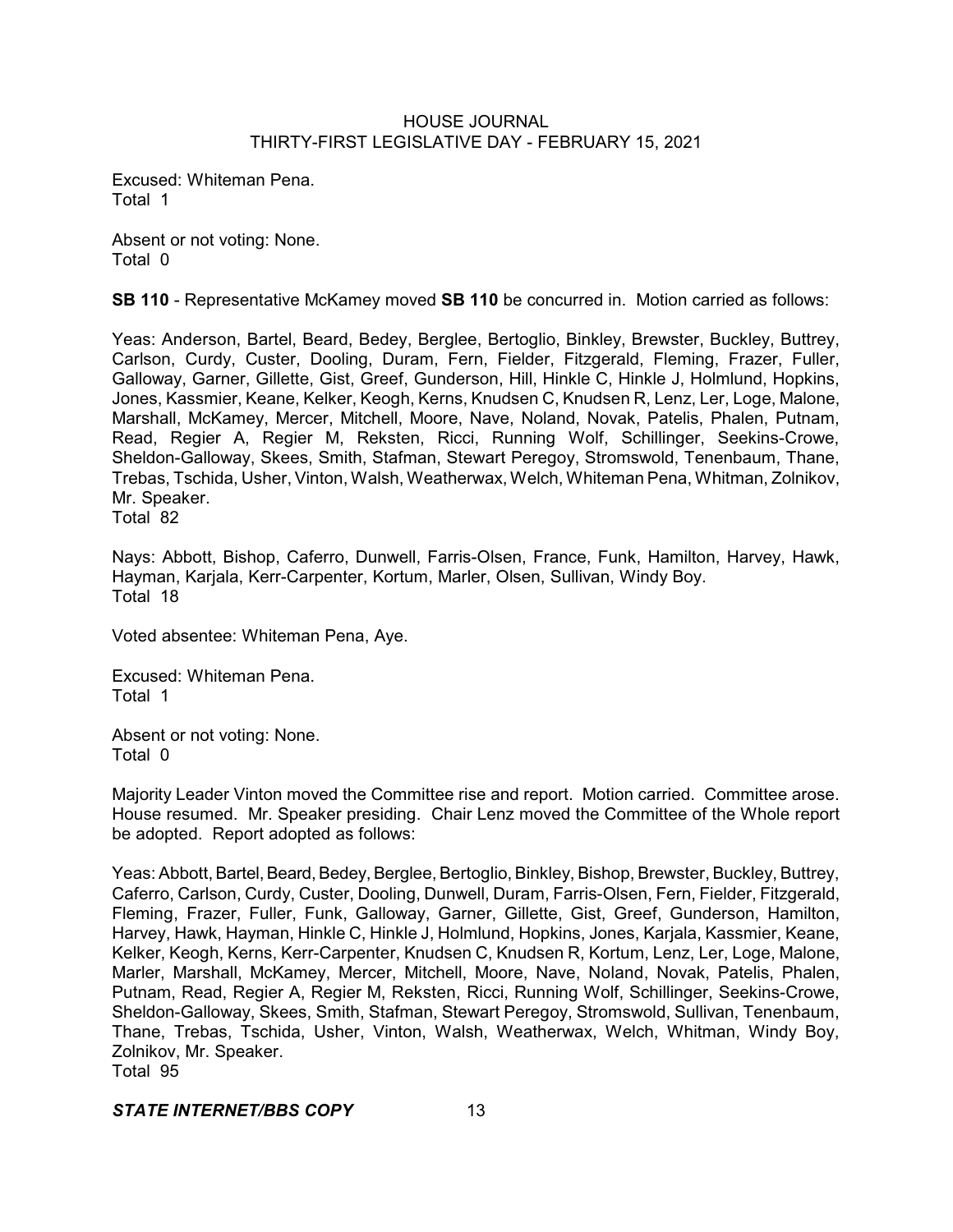Nays: Hill. Total 1

Voted absentee: None.

Excused: Whiteman Pena. Total 1

Absent or not voting: Anderson, France, Olsen. Total 3

### **THIRD READING OF BILLS**

The following bills having been read three several times, title and history agreed to, were disposed of in the following manner:

**HB 202** passed as follows:

Yeas: Anderson, Bedey, Berglee, Brewster, Buckley, Buttrey, Caferro, Carlson, Custer, Dooling, Dunwell, Duram, Fern, Fitzgerald, Fleming, Frazer, Funk, Garner, Gist, Greef, Gunderson, Hamilton, Harvey, Hinkle C, Hinkle J, Holmlund, Hopkins, Jones, Kassmier, Kerr-Carpenter, Loge, Marler, Marshall, Mercer, Mitchell, Moore, Nave, Noland, Novak, Olsen, Patelis, Putnam, Read, Reksten, Schillinger, Seekins-Crowe, Skees, Stewart Peregoy, Trebas, Vinton, Walsh, Welch, Whitman, Mr. Speaker. Total 54

Nays: Abbott, Bartel, Beard, Bertoglio, Binkley, Bishop, Curdy, Farris-Olsen, Fielder, France, Fuller, Galloway, Gillette, Hawk, Hayman, Hill, Karjala, Keane, Kelker, Keogh, Kerns, Knudsen C, Knudsen R, Kortum, Lenz, Ler, Malone, McKamey, Phalen, Regier A, Regier M, Ricci, Running Wolf, Sheldon-Galloway, Smith, Stafman, Stromswold, Sullivan, Tenenbaum, Thane, Tschida, Usher, Weatherwax, Windy Boy, Zolnikov. Total 45

Voted absentee: None.

Excused: Whiteman Pena. Total 1

Absent or not voting: None. Total 0

**HB 217** passed as follows:

Yeas: Abbott, Anderson, Bedey, Berglee, Bertoglio, Bishop, Brewster, Buckley, Buttrey, Caferro, Carlson, Curdy, Custer, Dooling, Dunwell, Duram, Farris-Olsen, Fern, Fitzgerald, Fleming, France,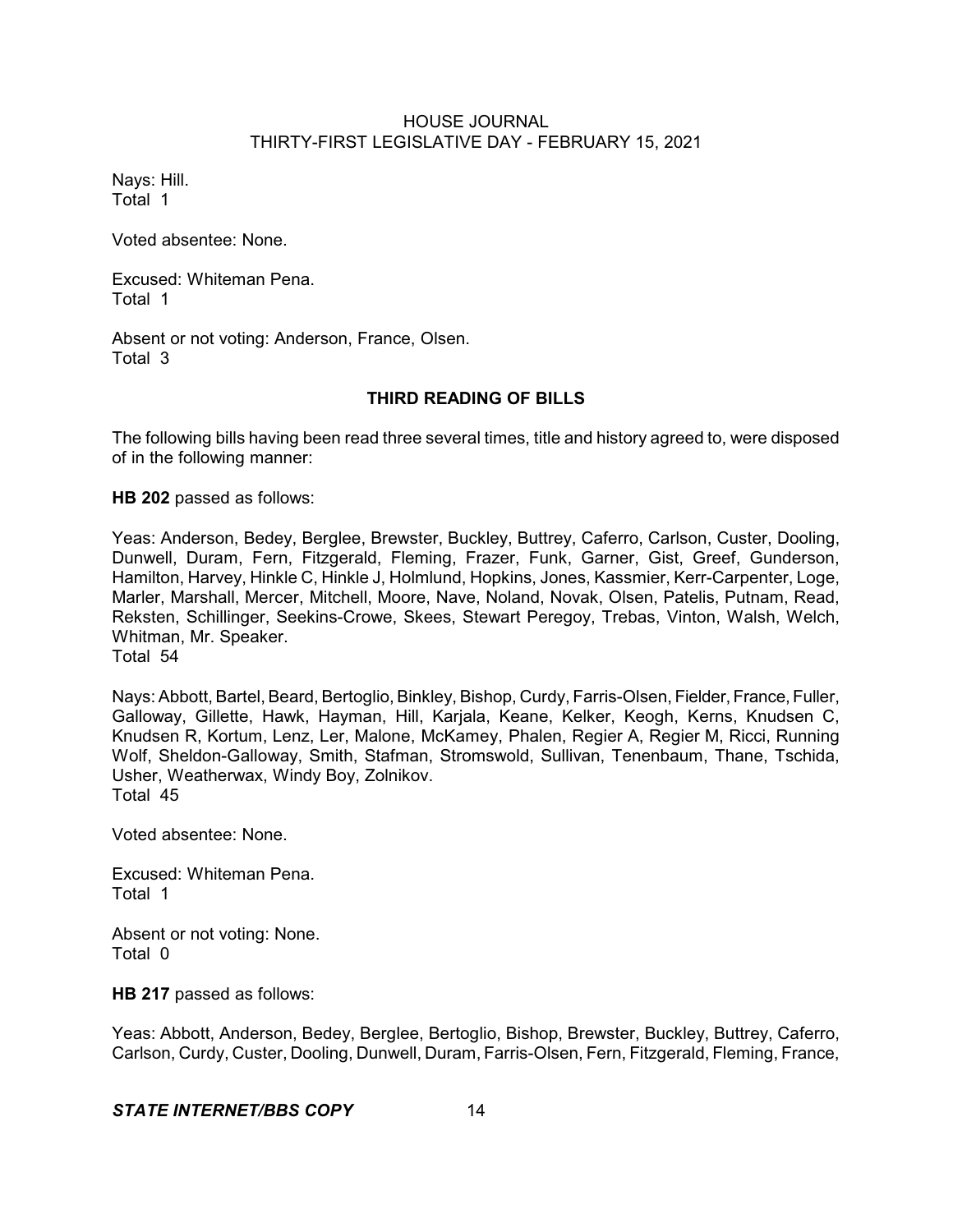Frazer, Funk, Galloway, Garner, Gillette, Gist, Greef, Gunderson, Hamilton, Harvey, Hawk, Hill, Holmlund, Jones, Karjala, Kassmier, Keane, Kelker, Keogh, Kerr-Carpenter, Kortum, Ler, Loge, Malone, Marler, Marshall, McKamey, Mitchell, Nave, Noland, Novak, Olsen, Patelis, Putnam, Regier A, Regier M, Reksten, Running Wolf, Seekins-Crowe, Smith, Stafman, Stewart Peregoy, Sullivan, Tenenbaum, Thane, Vinton, Walsh, Weatherwax, Welch, Whitman, WindyBoy, Zolnikov, Mr. Speaker.

Total 74

Nays: Bartel, Beard, Binkley, Fielder, Fuller, Hayman, Hinkle C, Hinkle J, Hopkins, Kerns, Knudsen C, Knudsen R, Lenz, Mercer, Moore, Phalen, Read, Ricci, Schillinger, Sheldon-Galloway, Skees, Stromswold, Trebas, Tschida, Usher. Total 25

Voted absentee: None.

Excused: Whiteman Pena. Total 1

Absent or not voting: None. Total 0

**HB 220** passed as follows:

Yeas: Abbott, Anderson, Bedey, Bertoglio, Bishop, Buckley, Buttrey, Caferro, Curdy, Custer, Dooling, Dunwell, Farris-Olsen, Fern, Fitzgerald, France, Frazer, Fuller, Funk, Garner, Gist, Greef, Hamilton, Harvey, Hawk, Hayman, Hinkle J, Holmlund, Hopkins, Jones, Karjala, Kassmier, Keane, Kelker, Keogh, Kortum, Loge, Malone, Marler, Novak, Olsen, Putnam, Reksten, Running Wolf, Smith, Stafman, Stewart Peregoy, Sullivan, Tenenbaum, Thane, Trebas, Walsh, Weatherwax, Welch, Whitman, Windy Boy, Mr. Speaker. Total 57

Nays: Bartel, Beard, Berglee, Binkley, Brewster, Carlson, Duram, Fielder, Fleming, Galloway, Gillette, Gunderson, Hill, Hinkle C, Kerns, Kerr-Carpenter, Knudsen C, Knudsen R, Lenz, Ler, Marshall, McKamey, Mercer, Mitchell, Moore, Nave, Noland, Patelis, Phalen, Read, Regier A, Regier M, Ricci, Schillinger, Seekins-Crowe, Sheldon-Galloway, Skees, Stromswold, Tschida, Usher, Vinton, Zolnikov. Total 42

Voted absentee: None.

Excused: Whiteman Pena. Total 1

Absent or not voting: None. Total 0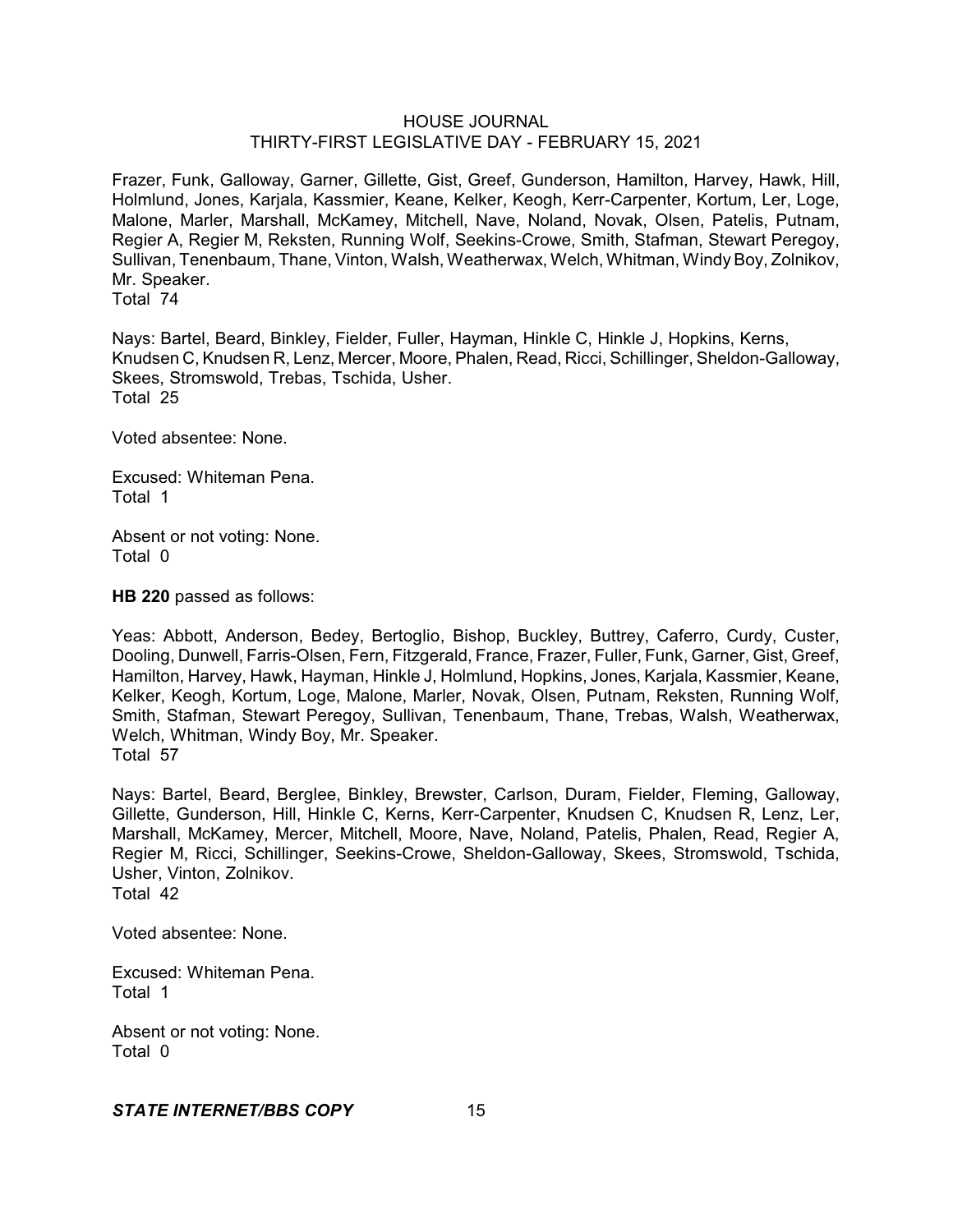**HB 260** passed as follows:

Yeas: Abbott, Anderson, Bartel, Beard, Bedey, Berglee, Bertoglio, Binkley, Bishop, Brewster, Buckley, Buttrey, Caferro, Carlson, Curdy, Custer, Dooling, Dunwell, Duram, Farris-Olsen, Fern, Fielder, Fitzgerald, Fleming, France, Frazer, Fuller, Funk, Galloway, Garner, Gillette, Gist, Greef, Gunderson, Hamilton, Harvey, Hawk, Hayman, Hill, Hinkle C, Hinkle J, Holmlund, Hopkins, Jones, Karjala, Kassmier, Keane, Kelker, Keogh, Kerns, Kerr-Carpenter, Knudsen C, Knudsen R, Kortum, Ler, Loge, Malone, Marler, Marshall, McKamey, Mercer, Mitchell, Moore, Nave, Noland, Novak, Olsen, Patelis, Phalen, Putnam, Read, Regier A, Regier M, Reksten, Ricci, Running Wolf, Schillinger, Seekins-Crowe, Sheldon-Galloway, Skees, Smith, Stafman, Stewart Peregoy, Stromswold, Sullivan, Tenenbaum, Thane, Trebas, Tschida, Usher, Vinton, Walsh, Weatherwax, Welch, Whitman, Windy Boy, Zolnikov, Mr. Speaker. Total 98

Nays: Lenz. Total 1

Voted absentee: None.

Excused: Whiteman Pena. Total 1

Absent or not voting: None. Total 0

**HB 282** passed as follows:

Yeas: Anderson, Bartel, Beard, Bedey, Berglee, Bertoglio, Binkley, Bishop, Brewster, Buckley, Buttrey, Carlson, Curdy, Custer, Dooling, Dunwell, Duram, Fern, Fielder, Fitzgerald, Fleming, Frazer, Fuller, Funk, Galloway, Garner, Gillette, Gist, Greef, Gunderson, Hamilton, Hawk, Hayman, Hill, Hinkle C, Hinkle J, Holmlund, Hopkins, Jones, Karjala, Kassmier, Kelker, Keogh, Kerns, Kerr-Carpenter, Knudsen C, Knudsen R, Kortum, Lenz, Ler, Loge, Malone, Marler, Marshall, McKamey, Mercer, Mitchell, Moore, Nave, Noland, Novak, Patelis, Phalen, Putnam, Read, Regier A, Regier M, Reksten, Ricci, Running Wolf, Schillinger, Seekins-Crowe,Sheldon-Galloway, Skees, Smith, Stafman, Stewart Peregoy, Stromswold, Sullivan, Tenenbaum, Thane, Trebas, Tschida, Usher, Vinton, Walsh, Welch, Whitman, Zolnikov, Mr. Speaker. Total 90

Nays: Abbott, Caferro, Farris-Olsen, France, Harvey, Keane, Olsen, Weatherwax, Windy Boy. Total 9

Voted absentee: None.

Excused: Whiteman Pena. Total 1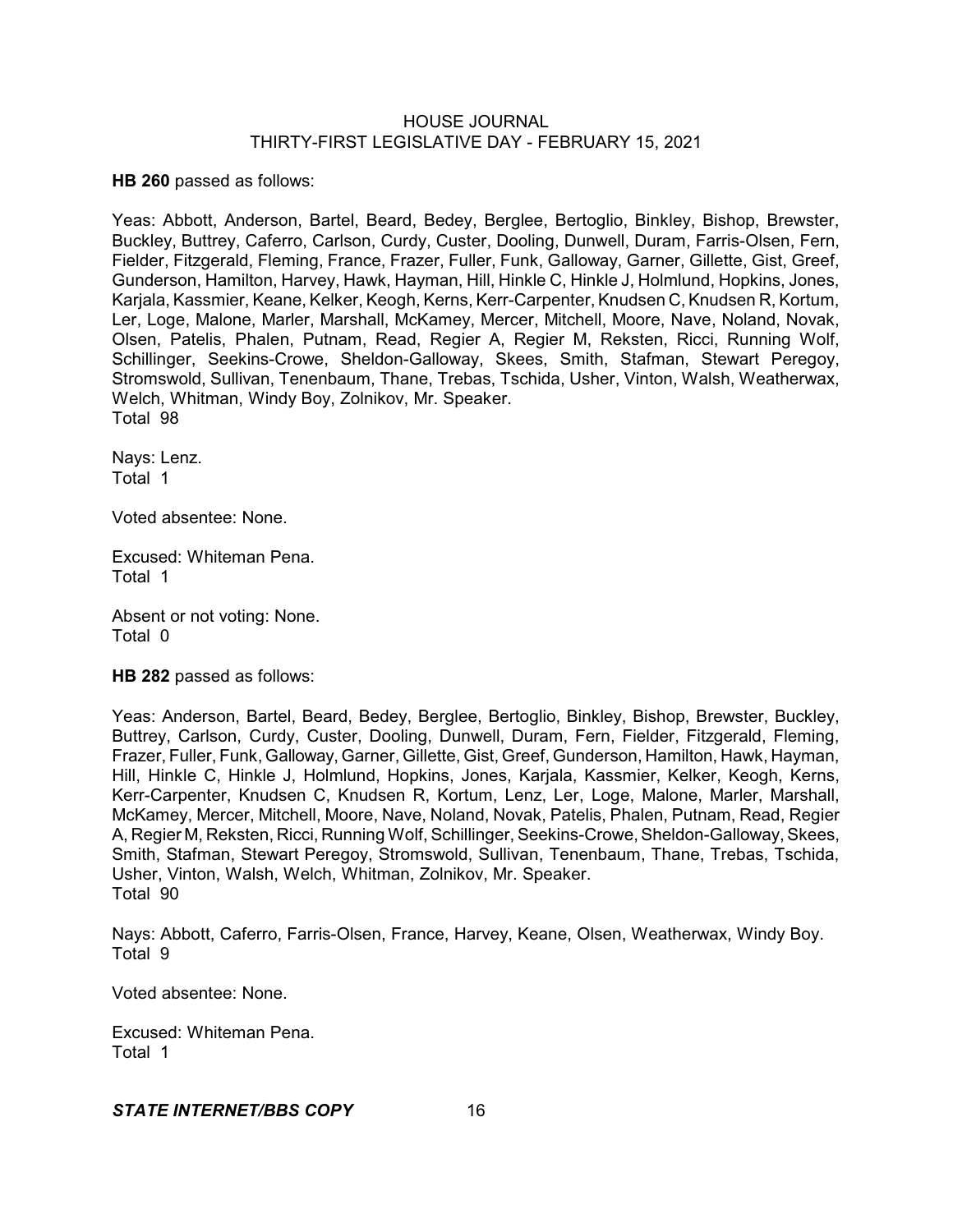Absent or not voting: None. Total 0

**SB 67** concurred in as follows:

Yeas: Anderson, Bartel, Beard, Bedey, Berglee, Bertoglio, Binkley, Brewster, Buttrey, Carlson, Curdy, Custer, Dooling, Duram, Fern, Fielder, Fitzgerald, Fleming, Frazer, Fuller, Galloway, Garner, Gillette, Gist, Greef, Gunderson, Hawk, Hill, Hinkle C, Hinkle J, Holmlund, Hopkins, Jones, Kassmier, Kerns, Kerr-Carpenter, Knudsen C, Knudsen R, Lenz, Ler, Loge, Malone, Marshall, McKamey, Mercer, Mitchell, Moore, Nave, Noland, Novak, Patelis, Phalen, Putnam, Read, Regier A, Regier M, Reksten, Ricci, Schillinger, Seekins-Crowe, Sheldon-Galloway, Skees, Stromswold, Trebas, Tschida, Usher, Vinton, Walsh, Welch, Whitman, Zolnikov, Mr. Speaker. Total 72

Nays: Abbott, Bishop, Buckley, Caferro, Dunwell, Farris-Olsen, France, Funk, Hamilton, Harvey, Hayman, Karjala, Keane, Kelker, Keogh, Kortum, Marler, Olsen, Running Wolf, Smith, Stafman, Stewart Peregoy, Sullivan, Tenenbaum, Thane, Weatherwax, Windy Boy. Total 27

Voted absentee: None.

Excused: Whiteman Pena. Total 1

Absent or not voting: None. Total 0

**SB 112** concurred in as follows:

Yeas: Anderson, Bartel, Beard, Bedey, Berglee, Bertoglio, Binkley, Brewster, Buttrey, Carlson, Curdy, Custer, Dooling, Duram, Fern, Fielder, Fitzgerald, Fleming, Frazer, Fuller, Galloway, Garner, Gillette, Gist, Greef, Gunderson, Hill, Hinkle C, Hinkle J, Holmlund, Hopkins, Jones, Karjala, Kassmier, Keane, Kerns, Knudsen C, Knudsen R, Lenz, Ler, Loge, Malone, Marshall, McKamey, Mercer, Mitchell, Moore, Nave, Noland, Novak, Patelis, Phalen, Putnam, Read, Regier A, Regier M, Reksten, Ricci, Running Wolf, Schillinger, Seekins-Crowe, Sheldon-Galloway, Skees, Stromswold, Thane, Trebas, Tschida, Usher, Vinton, Walsh, Welch, Whitman, Zolnikov, Mr. Speaker. Total 74

Nays: Abbott, Bishop, Buckley, Caferro, Dunwell, Farris-Olsen, France, Funk, Hamilton, Harvey, Hawk, Hayman, Kelker, Keogh, Kerr-Carpenter, Kortum, Marler, Olsen, Smith, Stafman, Stewart Peregoy, Sullivan, Tenenbaum, Weatherwax, Windy Boy. Total 25

Voted absentee: None.